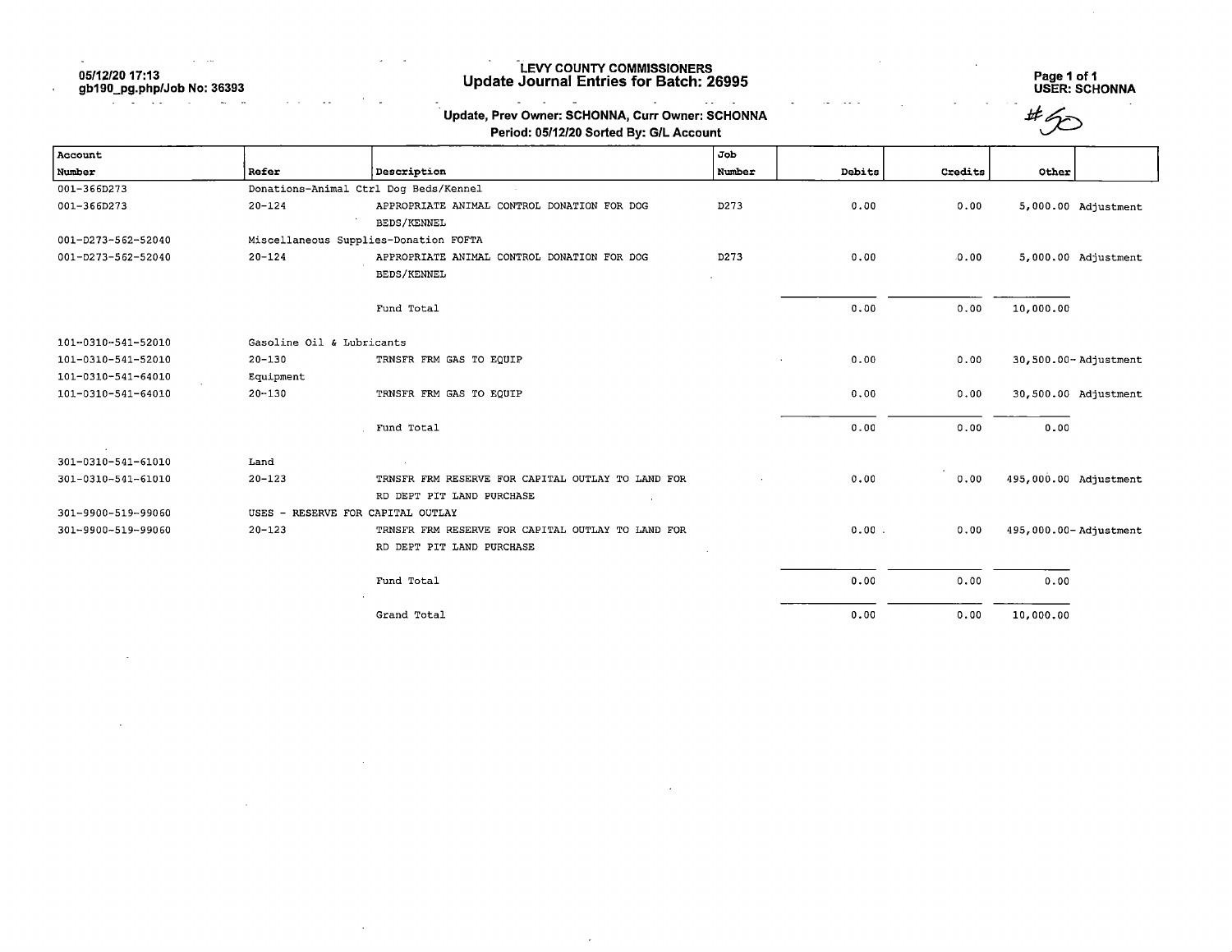FINANCE ONLY - BAN  $\frac{\partial O}{\partial 3}$ 

 $\chi^2$ 

 $\mathbf{r}$ 

50

 $\epsilon_{\rm q}$ 

# LEVY BOCC BUDGET AMENDMENT FORM

 $\bar{\beta}$ 

 $\ddot{\phantom{a}}$ 

 $\mathcal{A}$ 

 $f^{final}$  to: LEVYFINANCE@LEVYCLERK.COM

|                                                           |                                                                                  |   | One-Time or Recurring? |
|-----------------------------------------------------------|----------------------------------------------------------------------------------|---|------------------------|
| Requesting<br>Department / Office:                        | 0106 GENERAL OPERATIONS                                                          |   | One-time               |
|                                                           |                                                                                  |   |                        |
| Explanation /<br>Description:                             | Move Money Between Lines/Create Line for Road Department Pit Land Purchase       |   |                        |
|                                                           |                                                                                  |   | Grant Match?           |
| SOURCE of Funds<br>and Required<br><b>APPROVAL</b> level: | Appropriating Reserves (Capital Outlay Reserve) -<br>Approved by BOCC Resolution |   | NO.                    |
|                                                           | NOTE: ALL COMMITMENTS RECURRING MELTIPLE I ISCAL YEARS RIQUIRE BOCC APPROVAL     |   | Approved?              |
| <b>BOCC Meeting Date</b><br>(if Necessary)                | Tuesday, May 5, 2020                                                             |   |                        |
|                                                           | BUDGET AMENDMENT DETAIL                                                          |   |                        |
| Account Number                                            | Description                                                                      |   | Increase (Decrease)    |
| 301-9900-519-99060                                        | Reserve for Capital Outlay                                                       | S | (495,000)              |
| 1 30 6 16 17 61010<br>5. 88                               | Land                                                                             | S | 495,000                |

|                         | Net Increase (Decrease) in USES: \$               |                     |
|-------------------------|---------------------------------------------------|---------------------|
|                         | ADDITIONAL REVENUES/SOURCES ONLY IN THIS SECTION: |                     |
| <b>Account Number</b>   | Description                                       | Increase (Decrease) |
|                         |                                                   |                     |
|                         |                                                   |                     |
|                         |                                                   |                     |
|                         |                                                   |                     |
|                         | Net Increase (Decrease) in SOURCES: \$            |                     |
|                         | DOES BUDGET AMENDMENT BALANCE?                    |                     |
|                         |                                                   |                     |
| DEPARTMENT              | iria                                              |                     |
| HEAD:                   |                                                   |                     |
|                         |                                                   |                     |
| COUNTY                  |                                                   |                     |
| COORDINATOR:            |                                                   |                     |
|                         |                                                   |                     |
| <b>CLERK OR FINANCE</b> |                                                   |                     |
| OFFICER                 |                                                   |                     |
|                         |                                                   |                     |
|                         |                                                   |                     |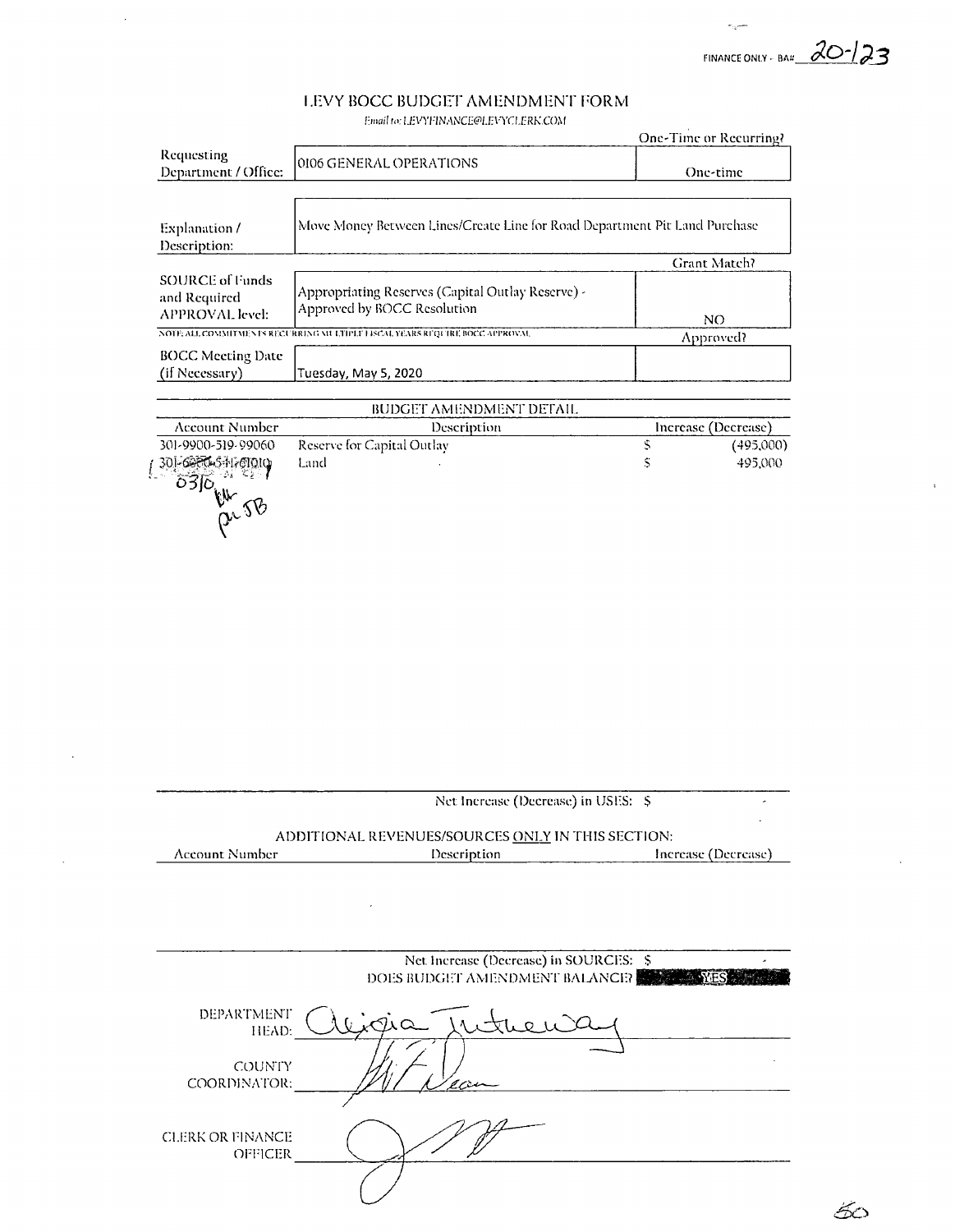### RESOLUTION 2020-037

### A RESOLUTION OF THE BOARD OF COUNTY<br>COMMISSIONERS OF LEVY COUNTY, FLORIDA. **COMMISSIONERS** AMENDING THE FINAL BUDGET FOR FISCAL YEAR 2019-2020; PROVIDING FOR AN EFFECTIVE DATE.

WHEREAS, the Board of County Commissioners of Levy County, Florida, ("the Board") on September 17, 2019 held a public hearing as required by Section 200.065, Florida Statutes, and adopted Resolution 2019-078, adopting the Final Budget for Fiscal Year 2019-2020; and

WHEREAS, an amendment to the 2019-2020 Final Budget is required as a result of an appropriation of funds from the reserve for future construction and improvements for the purpose for which the reserve was made; and

WHEREAS, on May 5, 2020, the Board considered this Resolution pursuant to the provisions of Section 129.06(2)(c), Florida Statutes, in order to amend the Fiscal Year 2019-2020 Final Budget to reflect the changes required; and

NOW, THEREFORE, BE IT RESOLVED by the Board of County Commissioners of Levy County, Florida, that:

1. The Fiscal Year 2019-2020 Final Budget adopted by Resolution 2019-078, is hereby amended as follows:

2. The General Operations budget shall be increased by \$495,000.00, as reflected in the attached budget amendment form.

3. This resolution shall take effect immediately upon its adoption.

DULY ADOPTED this 5<sup>th</sup> day of May, 2020.

BOARD OF COUNTY COMMISSIONERS LEVY COUNTY, FLORIDA

Matt<sup>/</sup>Brooks, Chairman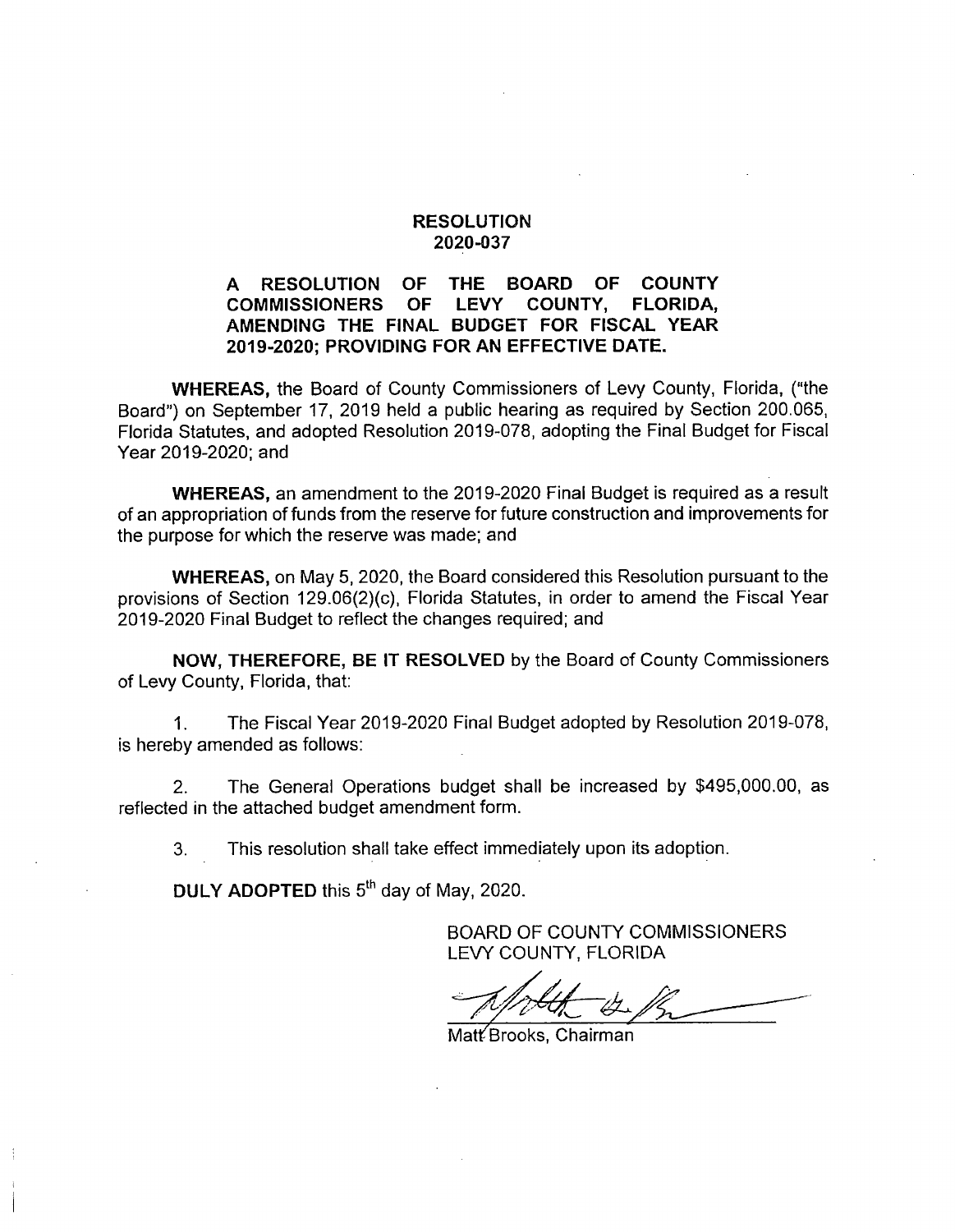ATTEST: Clerk of the Circuit Court and Ex Officio to the Board

Danny J. Shipp I

网络大陆

 $\ddot{i}$ 

APPROVED AS TO FORM AND LEGAL SUFFICIENCY:

anne Bast Brown

Anne Bast Brown, County Attorney

z:/res/amend.budget.19-20\_capital outlay\_general operatlons\_purchase mine-pit LR2019-009: LR2006-129

 $\mathbf{\hat{O}}$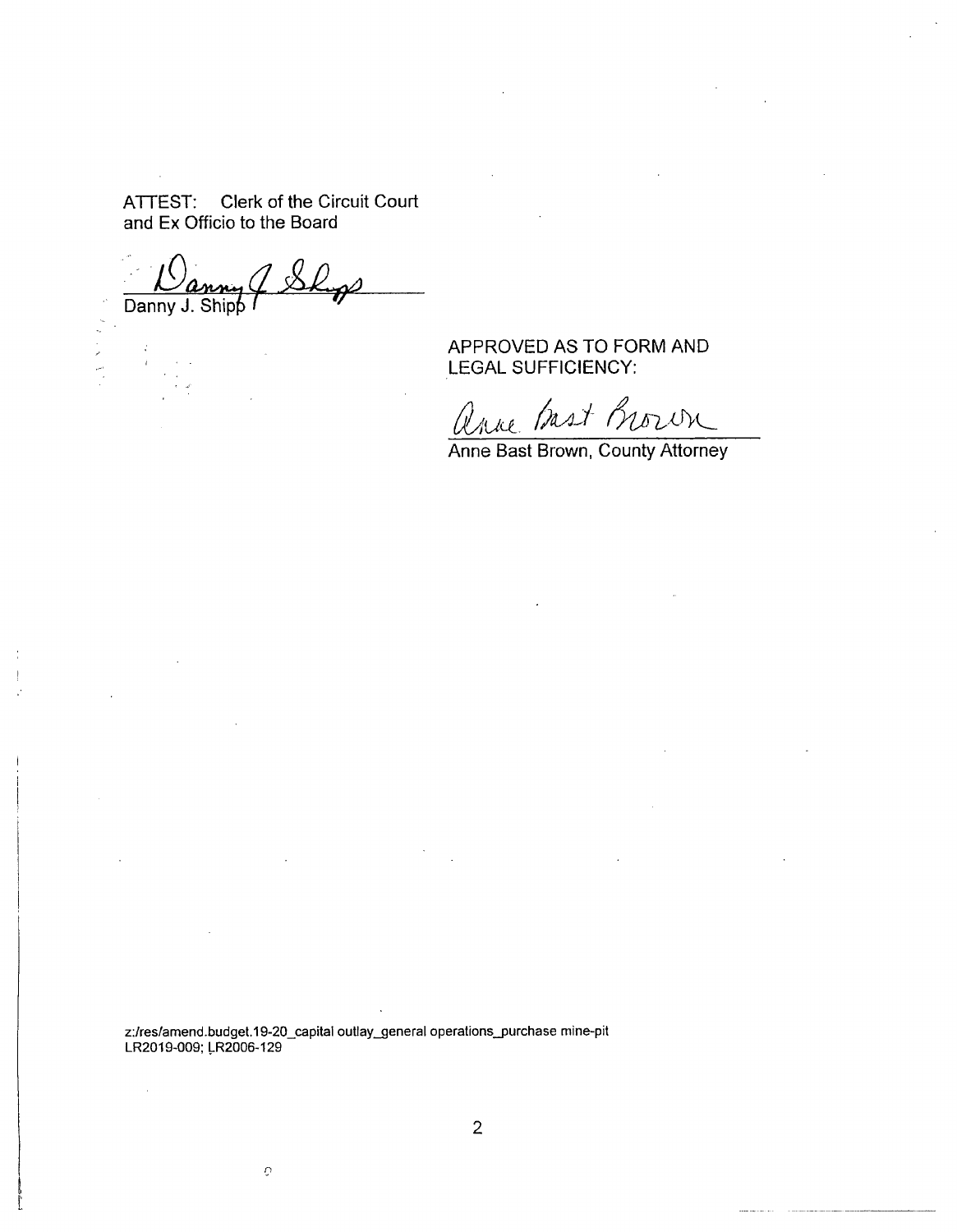FINANCE ONLY - BA«

## LEVY BOCC BUDGET AMENDMENT FORM

Email to: LEVYFINANCE@LEVYCLERK.COM

|                                            |                                                                                   | One-Time or Recurring? |  |
|--------------------------------------------|-----------------------------------------------------------------------------------|------------------------|--|
| Requesting<br>Department / Office:         | 0136 ANIMAL CONTROL                                                               | One-time               |  |
|                                            |                                                                                   |                        |  |
| Explanation /<br>Description:              | To appropriate funds for Dog Beds/Dog Kennel Equpment Purchases-FOFTA<br>Donation |                        |  |
|                                            |                                                                                   | Grant Match?           |  |
| <b>SOURCE of Funds</b><br>and Required     | Additional Revenue (Grants, Donations, Reimbursements)                            |                        |  |
| <b>APPROVAL</b> level:                     | - Approved by BOCC Resolution                                                     | NO.                    |  |
|                                            | NOTE ALL COMMITMENTS RECURRING MULTIPLE FISCAL YEARS REQUIRE BOCC APPROVAL        | Approved?              |  |
| <b>BOCC Meeting Date</b><br>(if Necessary) | Tuesday, May 5, 2020                                                              |                        |  |
|                                            |                                                                                   |                        |  |
|                                            | BUDGET AMENDMENT DETAIL                                                           |                        |  |
| <b>Account Number</b>                      | Description                                                                       | Increase (Decrease)    |  |
| 001-0273-562-5204                          | MISCELLANEOUS SUPPLIES-DONATION FOFTA                                             | \$<br>5,000            |  |
|                                            |                                                                                   |                        |  |
|                                            | ÷.                                                                                |                        |  |
|                                            |                                                                                   |                        |  |

Net Increase (Decrease) in USES: \$ 5,000

### ADDITIONAL REVENUES/SOURCES ONLY IN THIS SECTION:

| <b>Account Number</b>                     | Description                              |   | Increase (Decrease) |       |
|-------------------------------------------|------------------------------------------|---|---------------------|-------|
| 001-366D273                               | Donations-Animal Control Dog Beds/Kennel | Ś |                     | 5,000 |
|                                           |                                          |   |                     |       |
|                                           |                                          |   |                     |       |
|                                           |                                          |   |                     |       |
|                                           | Net Increase (Decrease) in SOURCES: \$   |   |                     | 5,000 |
|                                           | DOES BUDGET AMENDMENT BALANCE?           |   | <b>YES</b>          |       |
| DEPARTMENT<br>HEAD:                       |                                          |   |                     |       |
| <b>COUNTY</b><br>COORDINATOR:             |                                          |   |                     |       |
|                                           |                                          |   |                     |       |
| <b>CLERK OR FINANCE</b><br><b>OFFICER</b> |                                          |   |                     |       |
|                                           |                                          |   |                     |       |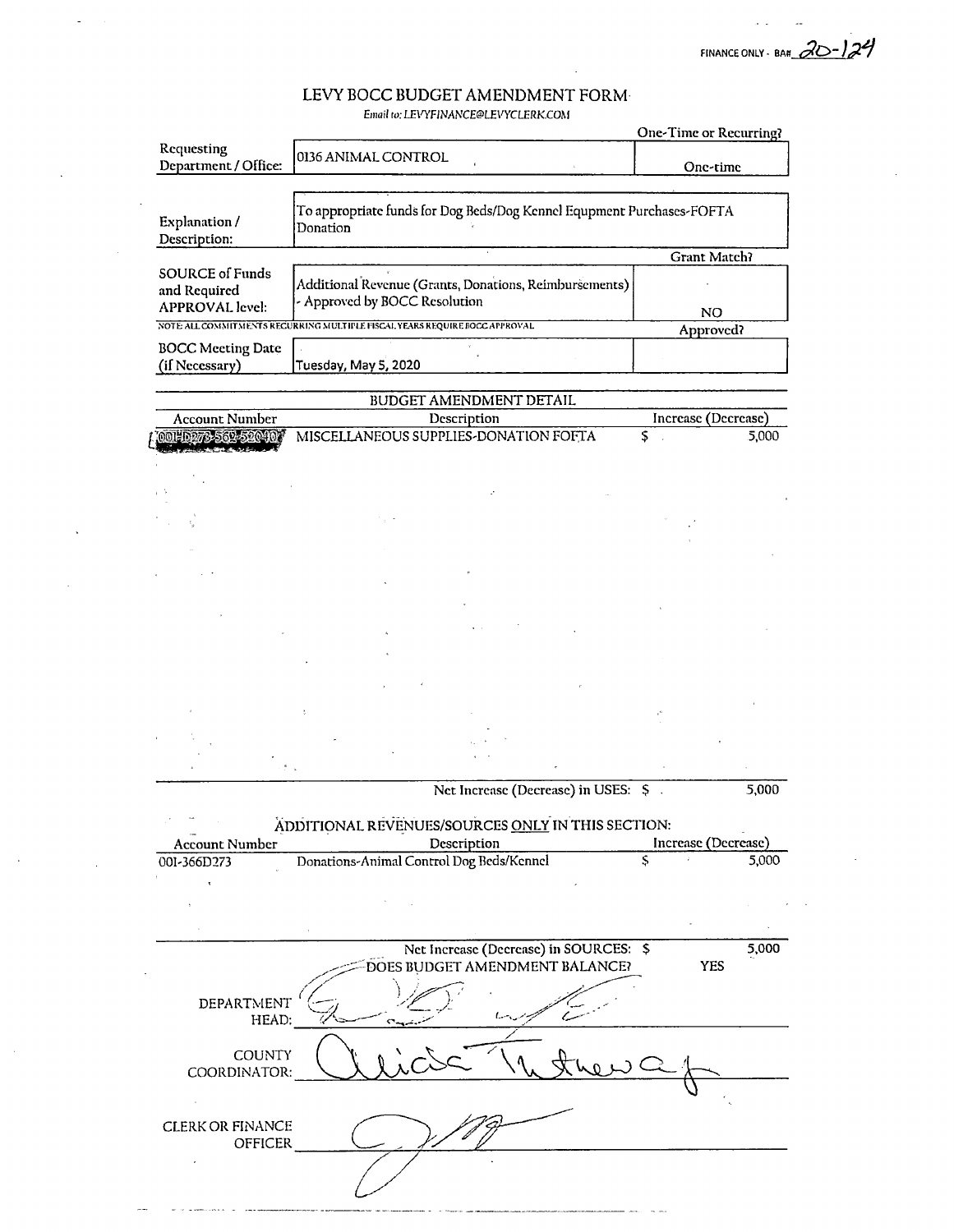### RESOLUTION 2020-038

### A RESOLUTION OF THE BOARD OF COUNTY<br>COMMISSIONERS OF LEVY COUNTY. FLORIDA. COMMISSIONERS AMENDING THE FINAL BUDGET FOR FISCAL YEAR 2019-2020; PROVIDING FOR AN EFFECTIVE DATE.

WHEREAS, the Board of County Commissioners of Levy County, Florida, ("the Board") on September 17, 2019 held a public hearing as required by Section 200.065, Florida Statutes, and adopted Resolution 2019-078, adopting the Final Budget for Fiscal Year 2019-2020; and

WHEREAS, an amendment to the 2019-2020 Final Budget is required as a result of unanticipated funds received in the 2019-2020 Final Budget and received for particular purposes(s); and

WHEREAS, on May 5, 2020, the Board considered this Resolution pursuant to the provisions of Section 129.06(2)(d), Florida Statutes, in order to amend the Fiscal Year 2019-2020 Final Budget to reflect the changes required; and

NOW, THEREFORE, BE IT RESOLVED by the Board of County Commissioners of Levy County, Florida, that:

1. The Fiscal Year 2019-2020 Final Budget adopted by Resolution 2019-078, is hereby amended as follows:

The Animal Control Budget shall be increased by \$5,000.00, as reflected in the attached budget amendment form.

2. This resolution shall take effect immediately upon its adoption.

DULY ADOPTED this 5<sup>th</sup> day of May, 2020.

BOARD OF COUNTY COMMISSIONERS LEVY COUNTY, FLORIDA

Matt Brooks, Chairman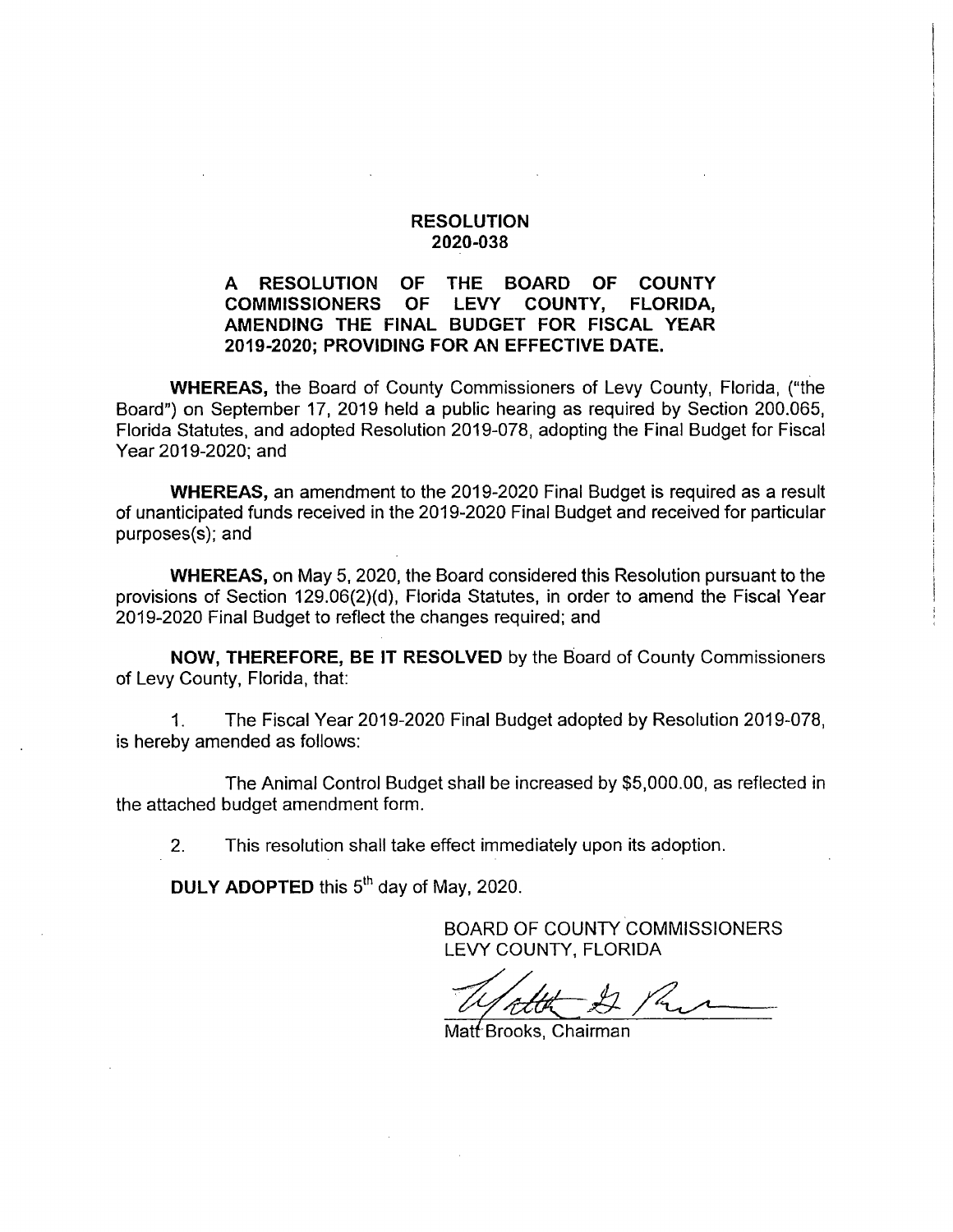ATTEST; Clerk of the Circuit Court and Ex Officio to the Board

Danny J. Shipp

APPROVED AS TO FORM AND LEGAL SUFFICIENCY:

Bast Morron  $\mathcal{L}$   $\mathcal{L}$   $\mathcal{L}$ 

Anne Bast Brown, County Attorney

z:/res/amend.budget.19-20\_ACD\_addl revenue\_dog beds LR2019-014; LR2019-009